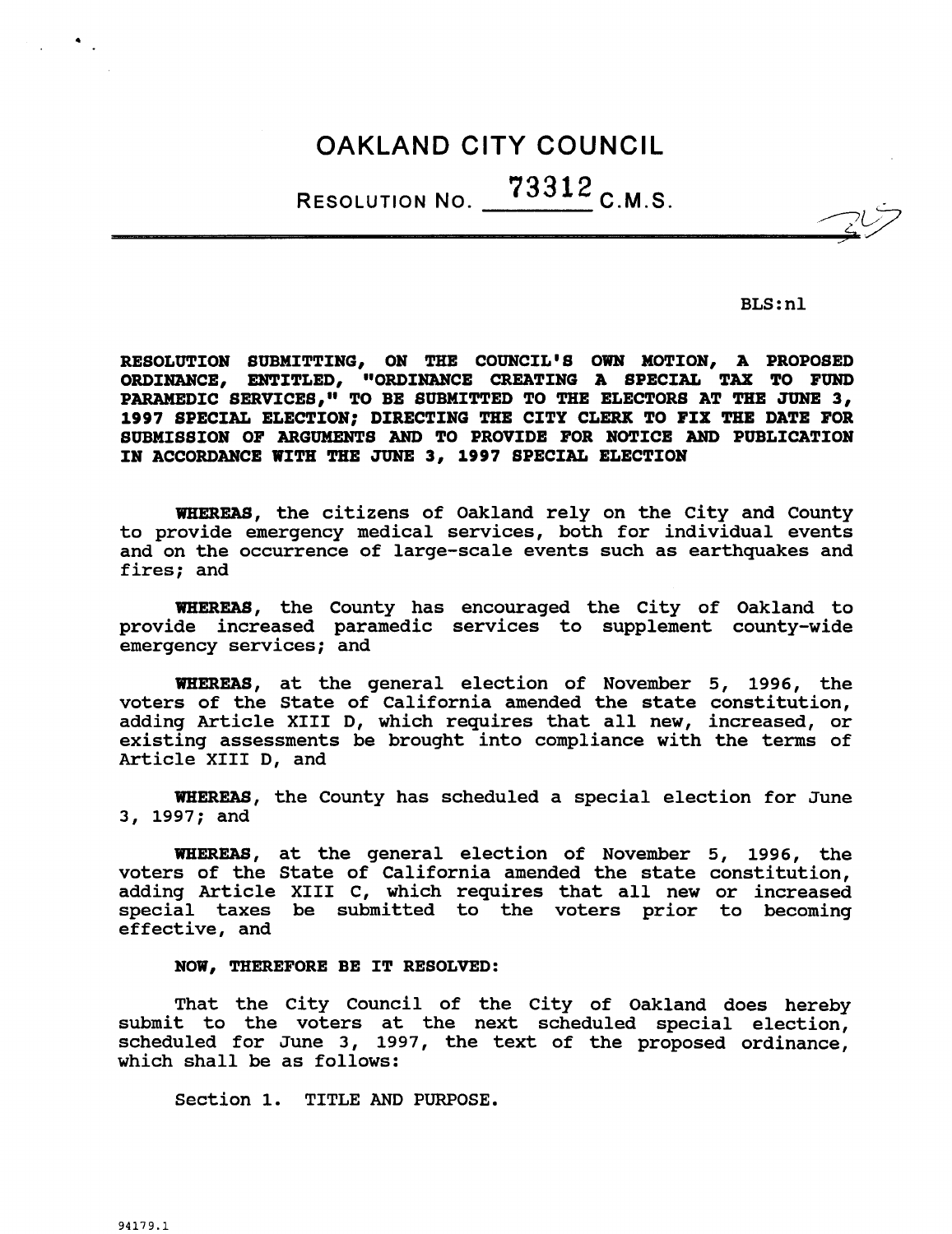(A) Title. This ordinance may be cited as the Paramedic Services Act of 1997

(B) Purpose. The tax imposed under this ordinance is solely for the purpose of raising revenue necessary to increase, enhance and support paramedic emergency services in the City of Oakland

This special tax is not an ad valorem tax on real property, nor a transaction tax, nor sales tax on the sale of real property

Section 2. DEFINITIONS.

For purposes of this ordinance only, the following terms shall be defined as set forth below

(A) "Single Family Residential Parcel" shall mean A parcel zoned for single family residences, whether or<br>
not developed.<br>
(B) "Non-Residential" shall mean all parcels that<br>
are not classified by this ordinance as Single Family not developed

 $(B)$ (B) "Non-Residential" shall mean all parcels that<br>are not classified by this ordinance as Single Family are not classified by this cruinance as single family Residential lots, and shall include, but not be limited<br>to, industrial, commercial and institutional to, industrial, commercial and institutional<br>improvements, whether or not currently developed.

 $(C)$  "Owner" shall mean the Person having title to real estate as shown on the most current official assessment role of the Alameda County Assessor

(D) "Parcel" shall mean a unit of real estate in the City of Oakland as shown on the most current official assessment role of the Alameda County Assessor

(E) "Person" shall include individuals, and for profit and nonprofit organizations, including, but not prorit and nonprorit organizations, including, but not<br>limited to, corporations, partnerships, business limited to, corporations, partnerships,<br>associations and trusts.

(F) "Possessory Interest" as it applies to property owned by any agency of the government of the United States, the State of California, or any political subdivision thereof, shall mean possession of, claim to, or right to the possession of, land or improvements and shall include any exclusive right to the use of such land or Improvements

Section 3. IMPOSITION OF PARCEL TAX.

There is hereby imposed a special tax on all parcels in the City of Oakland. The tax imposed by this Section shall be assessed to the Owner unless the Owner is by law exempt from taxation, in which case, the tax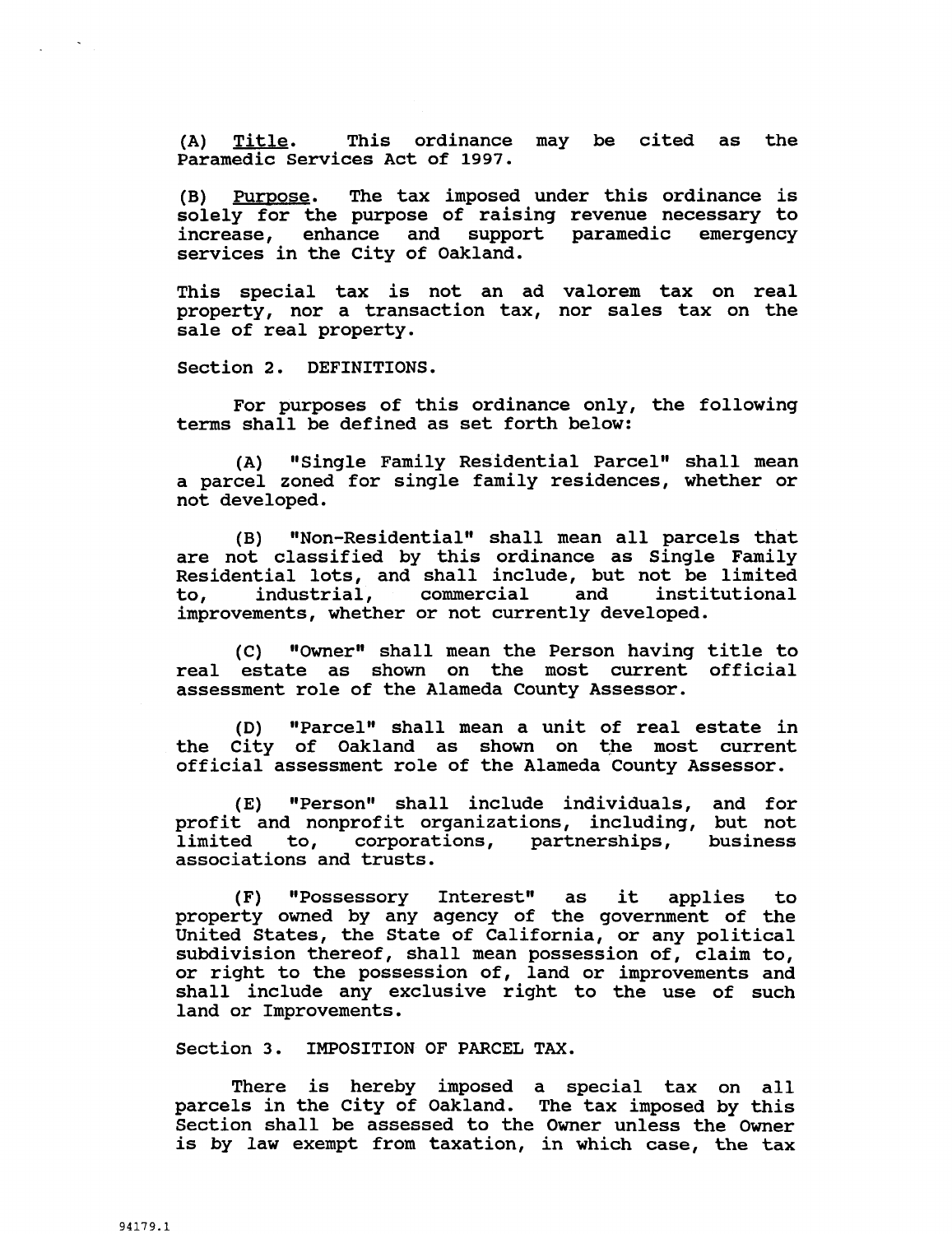imposed shall be assessed to the holder of any Possessory Interest in such parcel, unless such holder is also by law exempt from taxation.

The tax hereby imposed shall be at the following rates

(A) For all Single Family Residential Parcels, the tax shall be at the annual rate of \$7.18 per Parcel, subject to annual adjustment as provided in Section 4

(B) All Parcels other than Single Family Residential Parcels shall be taxed at rates adjusted as follows

| follows:                               |         |
|----------------------------------------|---------|
| Small Multiple Residential (2-4 units) | \$14.36 |
| Large Multiple Residential (5 or more) | \$35.90 |
| Commercial                             | \$14.36 |
| Industrial                             | \$28.72 |
| Rural                                  | \$7.18  |
| Institutional                          | \$7.18  |
|                                        |         |

The rates for these land uses shall be adjusted at the same percentage change as for Single Family Residential Parcels

#### Section 4. REDUCTION IN TAX; RATE ADJUSTMENT

(A) Subject to paragraph (B) of this Section 4 the tax rates imposed by this ordinance are maximum rates and may not be increased by the City Council above such maximum rates. The tax imposed by the ordinance may be The tax imposed by the ordinance may be<br>iminated by the City Council for a reduced or eliminated by the City Council for subsequent fiscal year upon <sup>a</sup> vote of the City Council on or before June 30th in any year in which the City Council determines that after such reduction or Council determines that after such reduction or<br>elimination there will be sufficient revenues available and may not be increased by the<br>maximum rates. The tax imposed<br>reduced or eliminated by th<br>subsequent fiscal year upon a<br>on or before June 30th in any<br>Council determines that aft<br>elimination there will be suff:<br>to balance to balance the City Council's Adopted Policy Budget. Such reduction or elimination shall be effective for the fiscal year following such vote

(B) After the third year of imposition of this tax, the City Council may increase the tax imposed hereby only upon a finding that the cost of living in the immediate San Francisco Bay Area, as shown on the<br>Consumer Price Index (CPI) for all items in the San<br>Francisco Bay Area as published by the U.S. Department<br>of Labor Statistics has increased: the increase of the Consumer Price Index (CPI) for all items in the San<br>Francisco Bay Area as published by the U.S. Department of Labor Statistics, has increased; the increase of the tax imposed hereby shall not exceed such increase, using

 $\mathcal{F}_{\mathcal{A},\mathcal{C}}$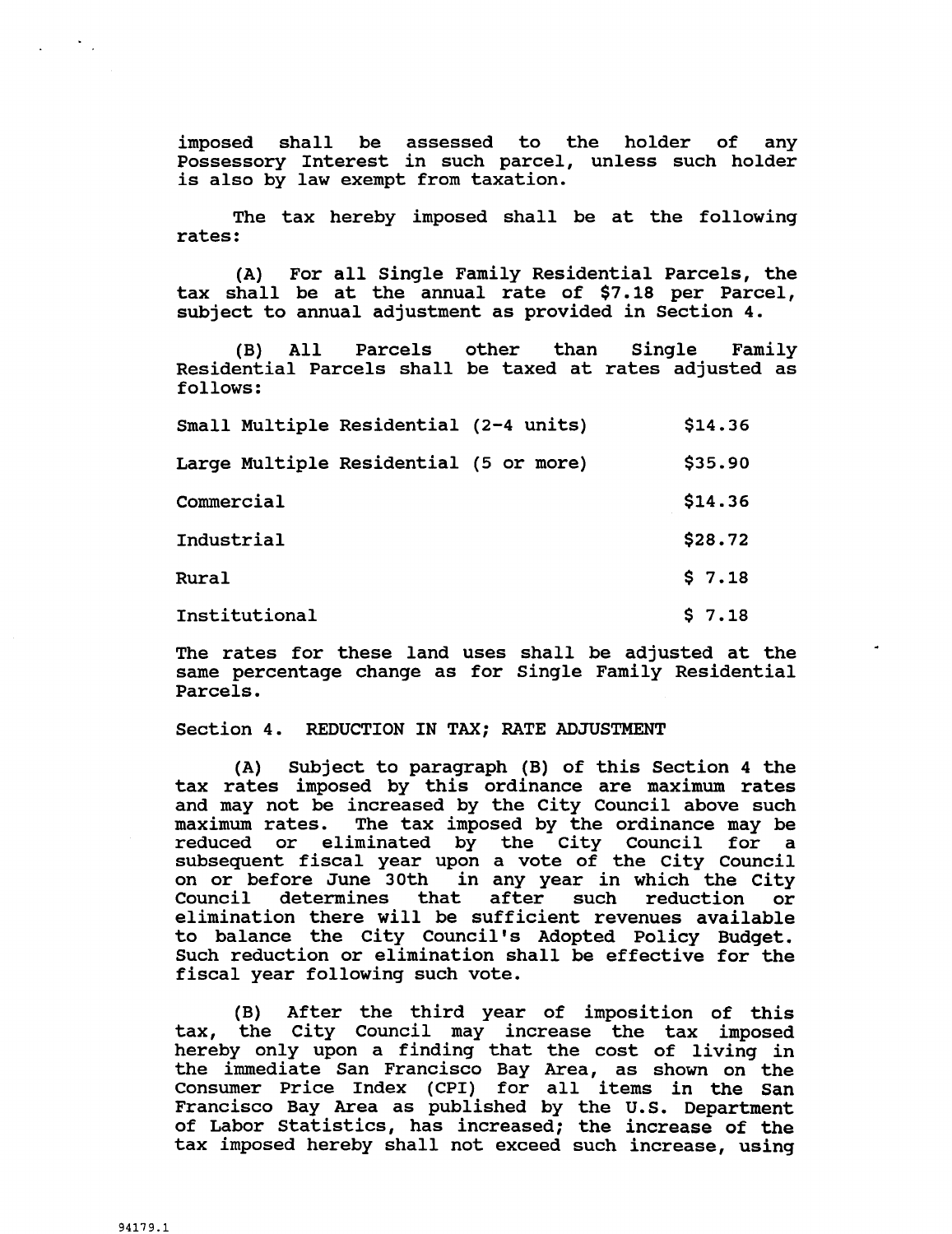1997 as the index year. It is further provided that in 1997 as the index year. It is further provided that in<br>no event shall the tax rate adjustment imposed hereby<br>exceed, on an annual basis, five percent (5%) of the tax<br>rates imposed by the City of Oakland pursuant to this exceed, on an annual basis, five percent  $(5*)$  of the tax rates imposed by the City of Oakland pursuant to this ordinance during the immediately preceding fiscal year

## Section 5. ANNUAL AUDIT

The City Auditor will perform an annual audit to assure accountability and the proper disbursement of the proceeds of this tax in accordance with the objectives stated herein

## Section 6 DUTIES OF THE DIRECTOR OF FINANCE; NOTICE OF DECISIONS

It shall be the duty of the Director of Finance to collect and receive all taxes imposed by this ordinance and to keep an accurate record thereof

The Director of Finance is charged with the enforcement of this ordinance, except as otherwise provided herein, and may prescribe, adopt, and enforce rules and regulations relating to the administration and enforcement of this ordinance, including provisions for<br>the re-examination and correction of returns and The Director of Finance is charged with the<br>enforcement of this ordinance, except as otherwise<br>provided herein, and may prescribe, adopt, and enforce<br>rules and regulations relating to the administration and<br>enforcement of payments. The Director of Finance may prescribe the extent to which any ruling or regulation shall be applied without retroactive effect diations relating to the administration and<br>of this ordinance, including provisions for<br>nation and correction of returns and<br>he Director of Finance may prescribe the<br>hich any ruling or regulation shall be<br>ut retroactive ef

Upon disallowing any claims submitted pursuant to ordinance, the Director of Finance shall mail this ordinance, the Director of written notice thereof to the claimant at his/her address as shown<br>property tax-rolls. address as

## Section 7. EXAMINATION OF BOOKS, RECORDS, WITNESSES; PENALTIES

The Director of Finance, or his/her designee, is hereby authorized to examine assessment rolls, property tax records, records of the Alameda County Recorder and any other records of the County of Alameda deemed necessary in order to determine ownership of Parcels and computation of the tax imposed by this ordinance

The Director of Finance or his/her designee is hereby authorized to examine the books, papers and records of any person subject to the tax imposed by this ordinance for the purpose of verifying the accuracy of any petition, claim or return filed and to ascertain the tax due. The Director of Finance, or his/her designee. The Director of Finance, or his/her designee, is hereby authorized to examine any person, under oath, for the purpose of verifying the accuracy of any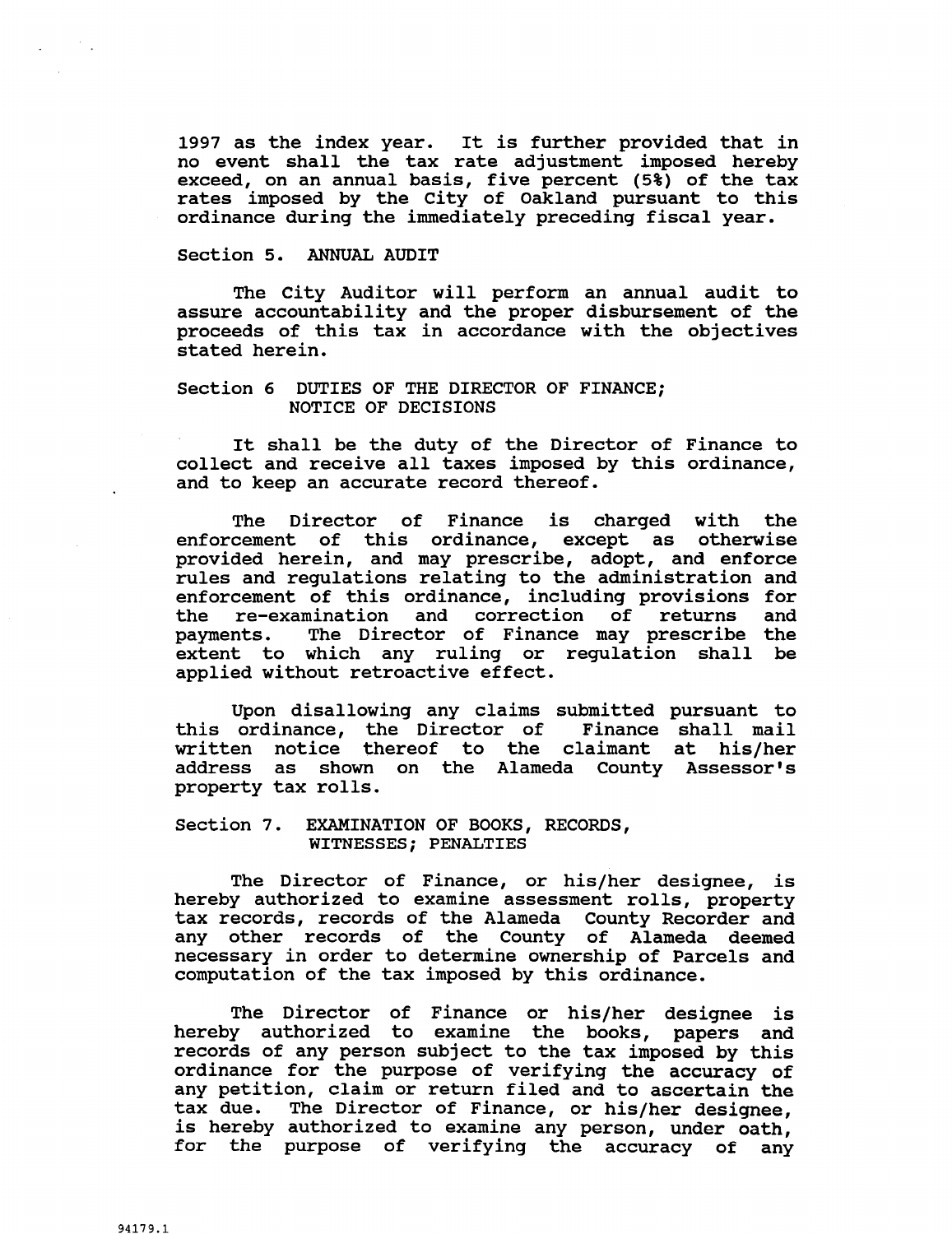petition, claim or return filed or to ascertain the tax<br>due under this ordinance and for this purpose may compel<br>the production of books, papers and records before<br>him/her, whether as parties or witnesses, whenever s/he<br>be due under this ordinance and for this purpose may compel the production of books, papers and records before<br>him/her, whether as parties or witnesses, whenever s/he believes such persons have knowledge of such matters The refusal of such examination by any person subject to the tax shall be deemed a violation of this ordinance

# Section 8. COLLECTION OF TAX; INTEREST AND PENALTIES

The City Council of the City of Oakland is authorized to have the taxes imposed by this ordinance collected by the County of Alameda in conjunction with Section 8.<br>The Ci<br>authorized t<br>collected by<br>the County's<br>City of Oal<br>Alameda col collection of property tax revenues for the City of Oakland. In the event that the County of Alameda collects the taxes imposed by this ordinance,<br>the imposition of penalties, additional fees and imposition of penalties, additional fees interest upon persons who fail to remit any tax imposed by this ordinance, or who fail to remit any delinquent remittance under this ordinance, shall be subject to and governed by the rules, regulations, and procedures governed by the rules, regulations, and procedures<br>utilized by the County of Alameda in its collection of property taxes for the City of Oakland and its collection of this additional tax for the City of Oakland

In addition to any other penalties otherwise imposed, a one-time penalty at a rate set by the City Council, which in no event shall exceed 25% of the tax due per year, is hereby imposed by this ordinance on all que per year, is nereby imposed by this ordinance on all<br>taxpayers who fail to timely pay the tax provided by this ordinance, in addition, interest shall be assessed at the rate of 1% per month on the unpaid tax and the penalty thereon

Every penalty imposed and such interest as accrues under the provisions of this ordinance shall become <sup>a</sup> part of the tax herein required to be paid

Section 9. COLLECTION OF UNPAID TAXES

The amount of any tax, penalty, and interest imposed under the provisions of this ordinance shall be deemed a debt to the City. Any person owing money under the provisions of this ordinance shall be liable to an action brought in the name of the City for the recovery for such amount

# Section 10. REFUND OF TAX, PENALTY, OR INTEREST PAID MORE THAN ONCE: OR ERRONEOUSLY OR ILLEGALLY COLLECTED

Whenever the amount of any tax, penalty, or interest imposed by this ordinance has been paid more

 $\mathcal{O}(\mathbb{Z})$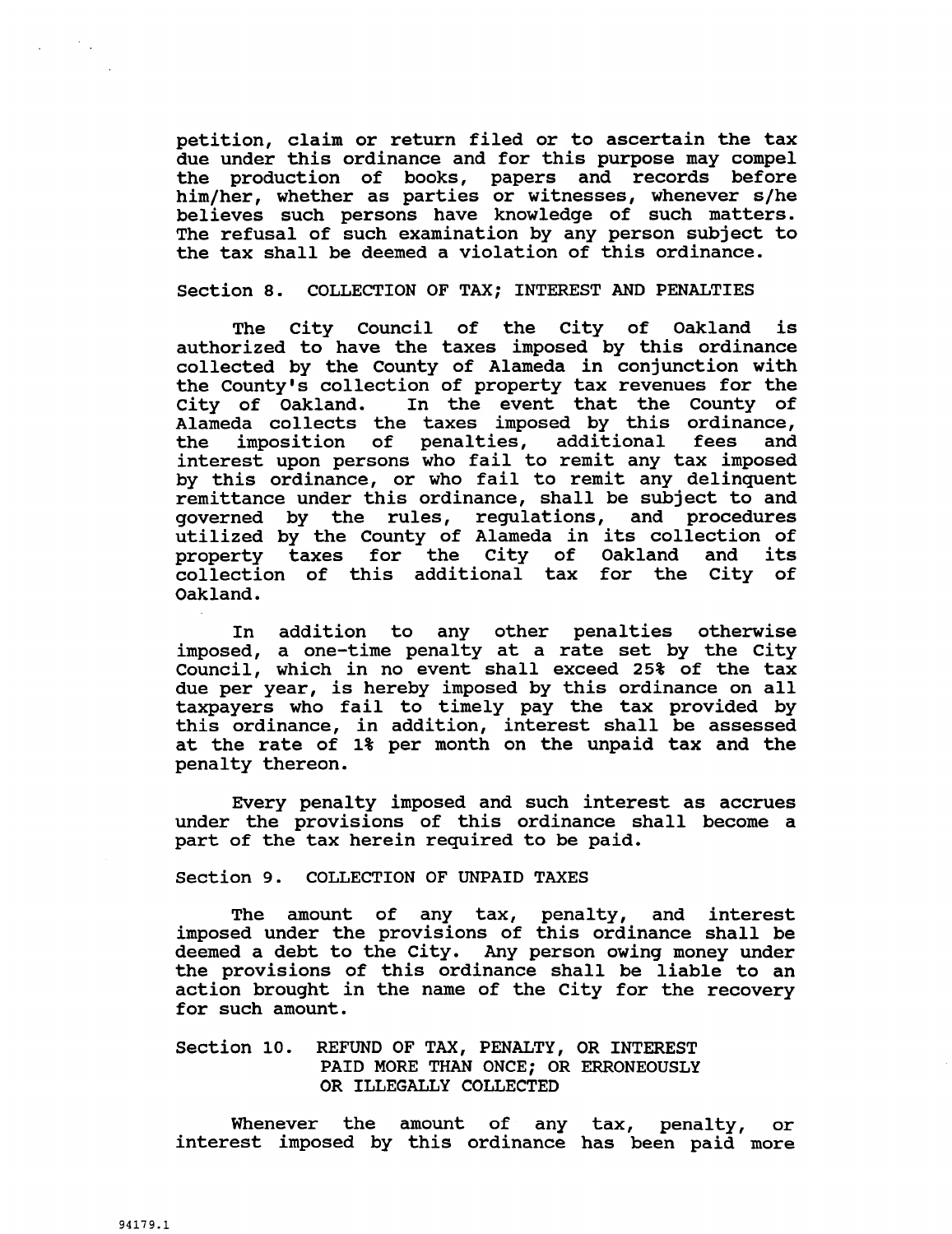than once, or has been erroneously or illegally collected or received by the City it may be refunded provided a verified claim in writing therefor, stating the specific ground upon which such claim is founded, is filed with the Director of Finance within one (1) year from the date of payment. The claim shall be reviewed by the Director of Finance and shall be made on forms by the Director of Finance and shall be made on forms<br>provided by the Director of Finance. If the claim is approved by the Director of Finance. The excess amount collected or paid may be refunded or may be credited against any amounts then due and payable from the Person against any amounts then due and payable from the Person<br>from who it was collected or by whom paid, and the<br>balance may be refunded to such Person, his/her<br>administrators or executors balance may be refunded to such Person, his/her administrators or executors.

## Section 11. SAVINGS CLAUSE

The provisions of this ordinance shall not apply to any Person, or to any property as to whom or which it is beyond the power of the City of Oakland to impose the tax herein provided. If any provision, sentence, tax herein provided. It any provision, sentence,<br>clause, section or part of this ordinance is found to be unconstitutional, illegal or invalid, such unconstitutional, illegal or invalid, such<br>unconstitutionality, illegality, or invalidity shall affect only such provision, sentence, clause, section or part of this ordinance and shall not affect or impair part of the remaining provisions, sentences, clauses,<br>sections or parts of this ordinance. It is hereby declared to be the intention of the City of Oakland, that this ordinance would have been adopted had such unconstitutional, illegal or invalid provision, sentence, clause, section or part thereof not been included herein

## Section 12. MISDEMEANOR VIOLATION

Any Person who fails to perform any duty or obligation imposed by this ordinance shall be guilty of a misdemeanor, and upon conviction thereof, shall be punishable by a fine of not more than \$1,000 or by Any Person who fails to perform any duty or<br>obligation imposed by this ordinance shall be guilty of<br>a misdemeanor, and upon conviction thereof, shall be<br>punishable by a fine of not more than \$1,000 or by<br>imprisonment for a imprisonment for a period of not more than one year, or by both such fine and imprisonment

The penalties provided in this section are in addition to the several remedies provided in this ordinance, or as may otherwise be provided by law.

#### Section 13. BOARD OF REVIEW

Any person dissatisfied with any decision of the Director of Finance adversely affecting the rights or interests of such Person made by the Director of Finance under the authority of this ordinance, may appeal therefrom in writing to the Business Tax Board of Review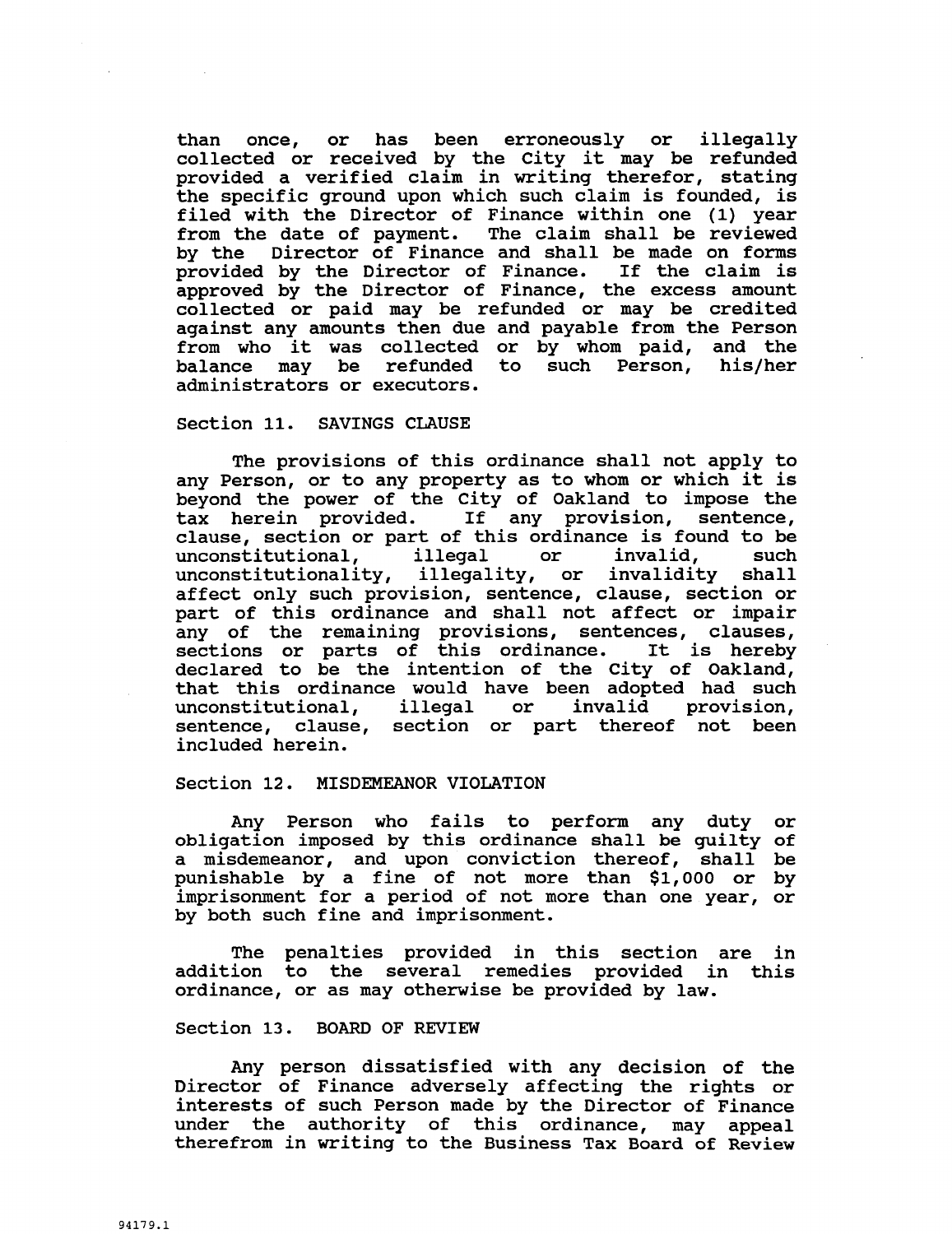(the "Board") within sixty (60) days from the date of<br>mailing such decision by the Director of Finance. All mailing such decision by the Director of Finance. filings with the Board relating to appeals or otherwise shall be made to the Chairperson of the Business Tax Board of Review in care of the Revenue Department, One City Hall Plaza, Oakland, CA 94612. The Board may efter main fiaza, cartaina, ex section or dismiss the affirm, modify or reverse such decision or dismiss the appeal therefrom, as may be just, and shall prescribe such rules and regulations relating to appeals as it may<br>deem necessary. The Board's decision on appeal will shall be made to the Chairperson of the Business Tax<br>Board of Review in care of the Revenue Department, One<br>City Hall Plaza, Oakland, CA 94612. The Board may<br>affirm, modify or reverse such decision or dismiss the<br>appeal th deem necessary. The Board's decision on appear will<br>become final upon mailing notice thereof to the Person<br>appealing the Board's decision at such Person's last<br>known address shown on the Emergency Services Medical<br>Retentio shart be made to the that person of the basiness fax<br>Board of Review in care of the Revenue Department, One<br>City Hall Plaza, Oakland, CA 94612. The Board may<br>affirm, modify or reverse such decision or dismiss the<br>appeal th appealing the Board's decision at such Person's last<br>known address shown on the Emergency Services Medical Retention Tax Records

Any tax, penalty or interest found to be owing is due and payable at the time the board's decision becomes final

The Board shall approve, modify or disapprove all forms, rules and regulations prescribed by the Director of Finance in administration and enforcement of this tax; such forms, rules and regulations shall be subject to and be come effective only on such approval

All decisions rendered by the board shall be final, and no further administrative appeal of these decisions is provided or intended

## Section 14. REGULATIONS

The City Council is hereby authorized to promulgate such regulations as it shall deem necessary in order to implement the provisions of this ordinance.

Section 15. NO AMENDMENT

This ordinance may not be amended by action of the City Council without the applicable voter approval.

and be it

 $\sim$ 

RESOLVED: That the City Council of the City of Oakland does hereby request that the Board of Supervisors of Alameda County order the consolidation of the Oakland Municipal election with the special election of June 3, 1997, consistent with provisions of State Law; and be it

FURTHER RESOLVED: That the City Council hereby authorizes FUNTIER RESOLVED: THAT THE CITY COUNCIL HETEDY AUTHOFIZES<br>and directs the City Clerk of the City of Oakland (the "City and directs the City Clerk or the City or Oakland (the "City<br>Clerk") at least 88 days prior to June 3, 1997, to file with the Alameda County Clerk certified copies of this resolution; and be it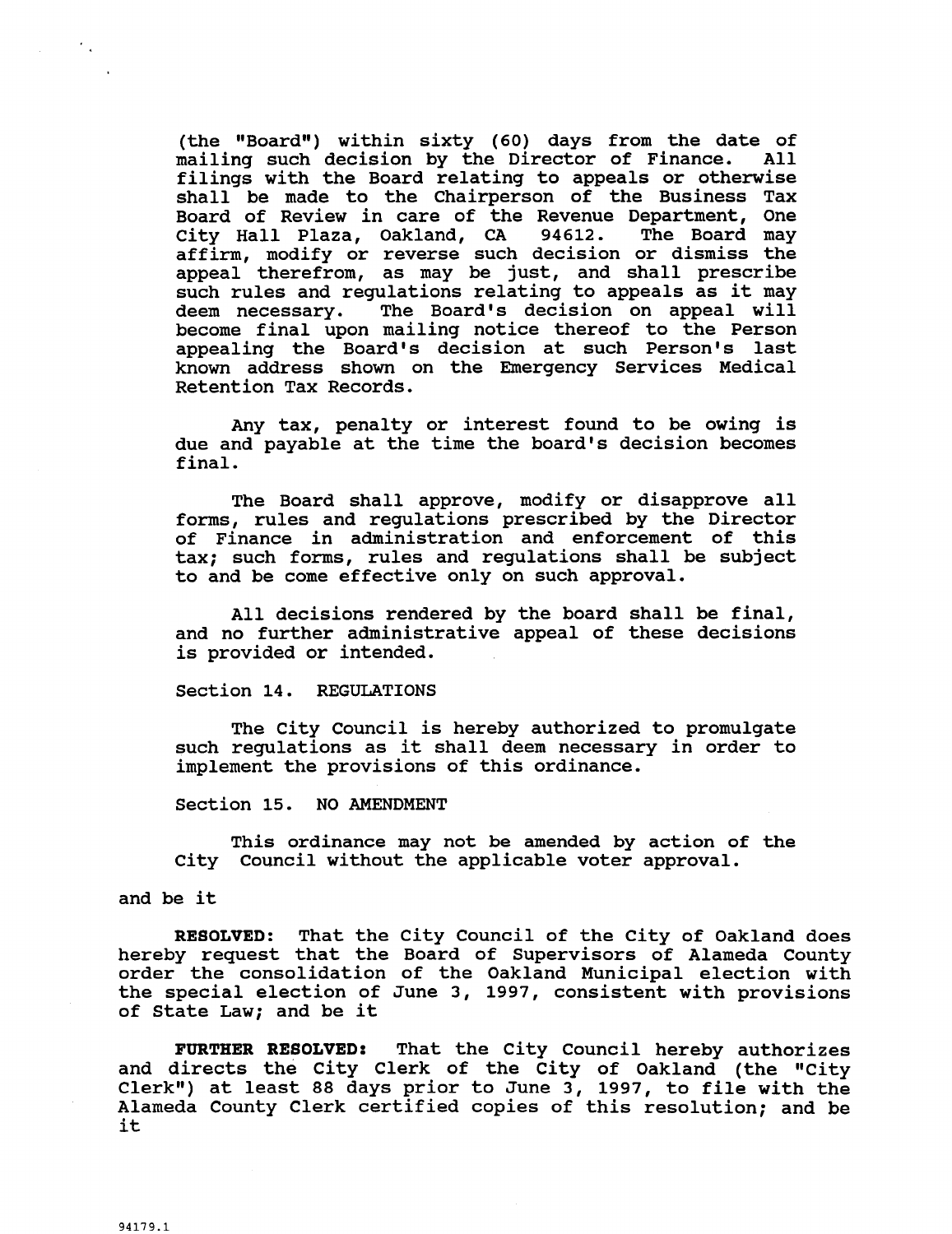FURTHER RESOLVED: That the City Council does hereby request that the Board of Supervisors of Alameda County include on the ballots and sample ballots the recitals and measure language contained in this resolution to be voted on by the voters of the qualified electors of the City of Oakland; and be it

FURTHER RESOLVED: That the City Clerk is hereby directed to cause the posting, publication and printing of notices, pursuant to the requirements of the Charter of the City of Oakland, the<br>Government Code and the Elections Code of the State of Government Code and the Elections Code of the State California; and be it

FURTHER RESOLVED: That the City Council does hereby request that the Registrar of Voters of the County of Alameda perform necessary services in connection with said election; and be it

FURTHER RESOLVED: That the City Clerk is hereby directed to obtain printing, supplies and services as required; and be it

FURTHER RESOLVED: That the City Clerk is hereby authorized to provide such other services and supplies in connection with said election as may be required by the Statutes of the State of California and the Charter of the City of Oakland: and be it

FURTHER RESOLVED: That in accordance with the Elections Code and Chapter 11 of the Oakland Municipal Code, the City Clerk shall fix and determine a date for submission of arguments for or against In the accernance a date for Bubanishing of arguments for or against<br>said proposed ordinance, and said date shall be posted in the<br>Office of the City Clerk; and be it

FURTHER RESOLVED: That each ballot used at said municipal election shall have printed therein, in addition to any other matter required by law the following

 $\mathcal{A}=\mathcal{A}$  .

 $\mathcal{L}_{\text{max}}$  and  $\mathcal{L}_{\text{max}}$